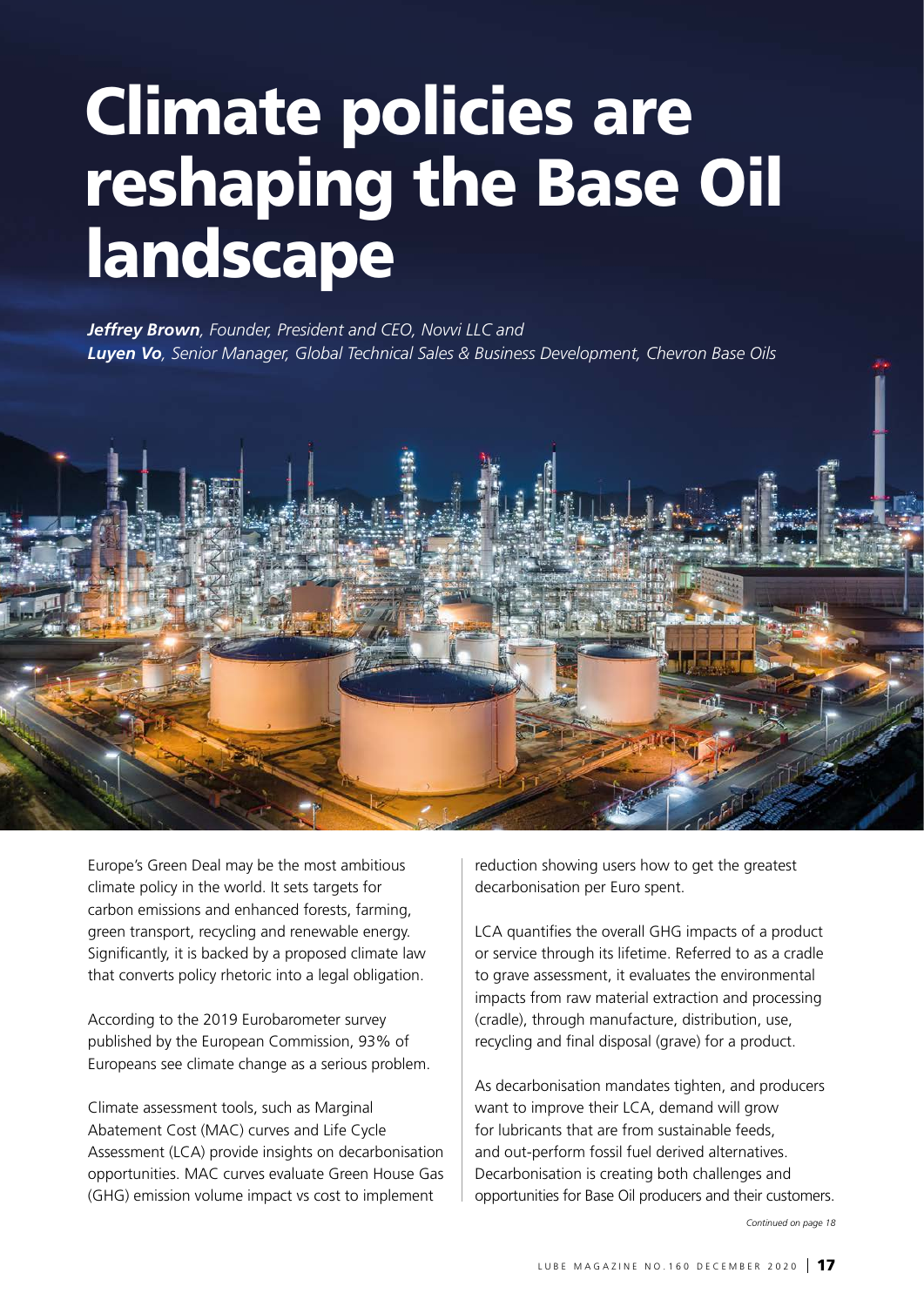

*In Europe the three most carbon intense segments, Transport, Industry and Power - all have a critical base oil component.* 

## **The transition to bio/sustainable Base Oils will be gradual**

Historically, and into the future, the adoption rate of new Base Oil technology is driven by OEM fuel economy and exhaust emission requirements, in conjunction with supply availability and formulating costs.

The introduction of ISODEWAXING® technology in the mid-90s enabled production of large volumes of affordable Group II and Group III Base Oils, which had high purity and lower cold crank and volatility characteristics. It dramatically changed the market, but it took 15 years for the full effect to be felt. Supply availability, engine design, specifications and performance testing all had to be developed.

Initially, Group II/III Base Oils were used as a correction fluid. As fuel economy and low SAPS specs tightened, demand for lower viscosity motor oils grew. Group III Base Oils became the predominant Base Oil in 5W-30 formulations.

Today, the market is ratcheting down to 0W-20 formulations. Globally, the handful of formulation profiles range from Group III with 15% correction fluid to 100% Group III+/PAO. But, the move to low viscosity lubricants is pushing the performance limits of existing Base Oil technology.

PAO, the gold standard in correction fluid, has always challenged blenders due to its high cost and inconsistent supply availability. Now, PAO may have reached its performance limits. With AEO specs moving to 0W-16/12/8 performance, – its volatility isn't low enough for fuel economy retention.

Additionally, it is not from sustainable feeds and it is not biodegradable.

AEO specs moving to 0W-16/12/8 in conjunction with decarbonisation is opening the door for new Base Oil technologies.

## **Next generation of Base Oils will not likely come from crudes, coal or natural gas**

Sufficiently low cold crank and volatility for future 0W-16 lubricants can't be achieved with current Base Oil technology. While, theoretically, regular crudes could be severely cracked to achieve VI targets, the yields plummet to uneconomical levels. Additionally, supply availability of waxy crude, the required feedstock, has historically been limited, hard to transport and is now drying up.

GTL Base Oils, designed to fill the performance gap, are energy intensive and have a carbon footprint that is worse than mineral oils. CTL Base Oils have similar drawbacks, and are unlikely to be an option without substantial government subsidies.

## **Market needs solutions that are both evolutionary and revolutionary**

Meeting dual market demands for low viscosity and low carbon impact will require revolutionary Base Oils. Ideally, they will be produced from sustainable resources. Critically, they will have to have exceptionally low viscosity and volatility and deliver true hydrocarbon functionality that surpasses PAO or mineral oils. The next generation of Base Oils must enable better fuel economy goals for OEMs.

The greatest potential will come from bespoke molecules that produce perfect product consistency.